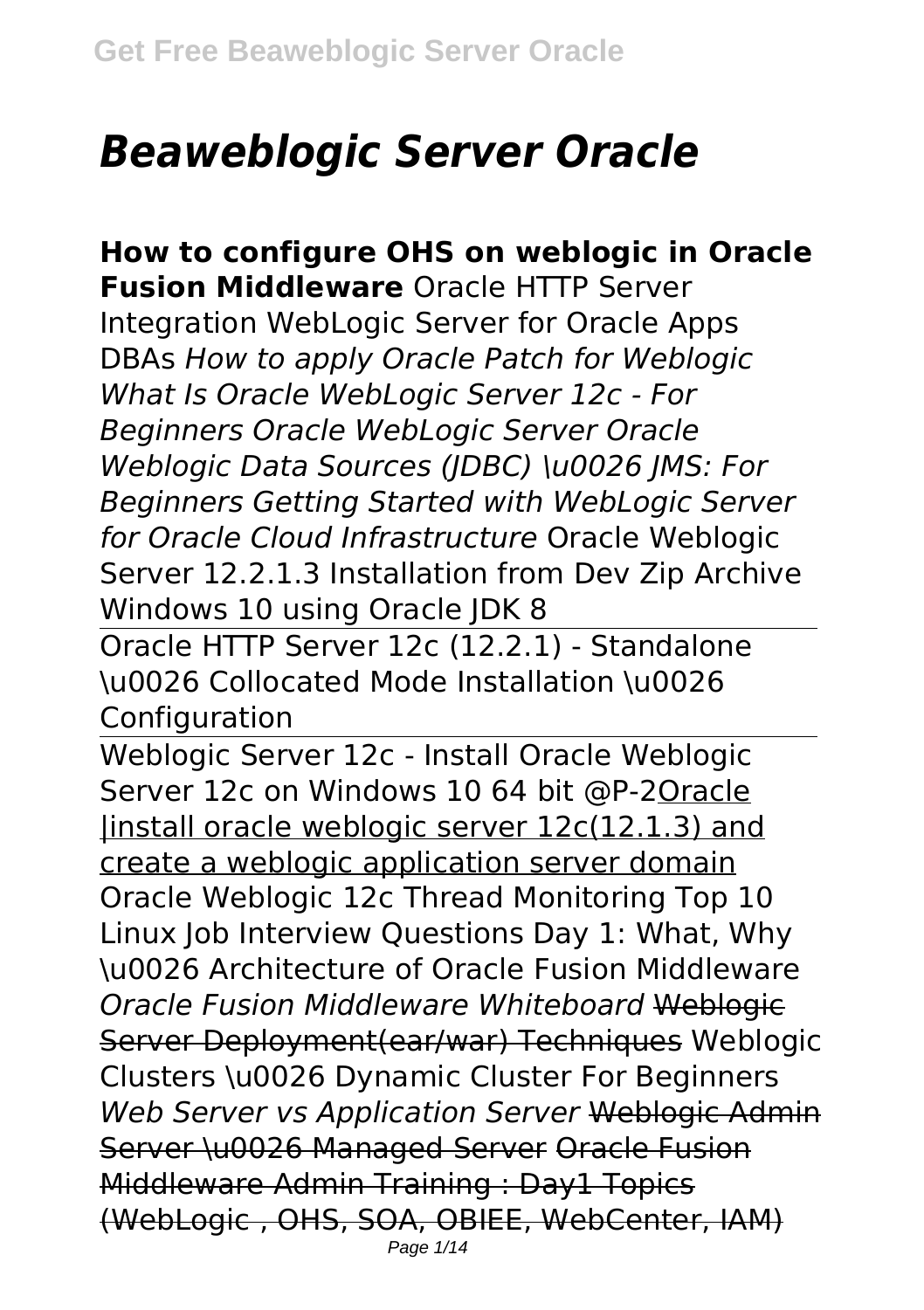Weblogic Basic Overview What is Middleware? 5.How to configure Oracle Weblogic12c server with Eclipse *WebLogic Server : Investigating JDBC Issues \u0026 Common Parameters* Install and Configure of Oracle WebLogic Server 11g \u0026 Fusion Middleware,Oracle Forms,Reports 11g Oracle WebLogic Server \u0026 EBS R12.2 Q/A: JVM, Heap, GC, Stack, Thread Dump Installation \u0026 Configuration of Weblogic 12c **Weblogic Application Server Administration Tutorial for Beginners - Architecture \u0026 Installation** 08. Weblogic Server Administration Tutorial - Node Manager Architecture Configuring OHS With Weblogic for Load Balancing Beaweblogic Server Oracle Oracle WebLogic Server. Oracle WebLogic Server is a unified and extensible platform for developing, deploying and running enterprise applications, such as Java, for on-premises and in the cloud. WebLogic Server offers a robust, mature, and scalable implementation of Java Enterprise Edition (EE) and Jakarta EE.

#### Weblogic Server | Oracle

BEA WebLogic Server is an enterprise-ready Java EE application server that supports the deployment of mission-critical applications in a robust, secure, highly available, and scalable environment. WebLogic Server is an ideal foundation for building applications based on Service Oriented Architectures(SOA). Available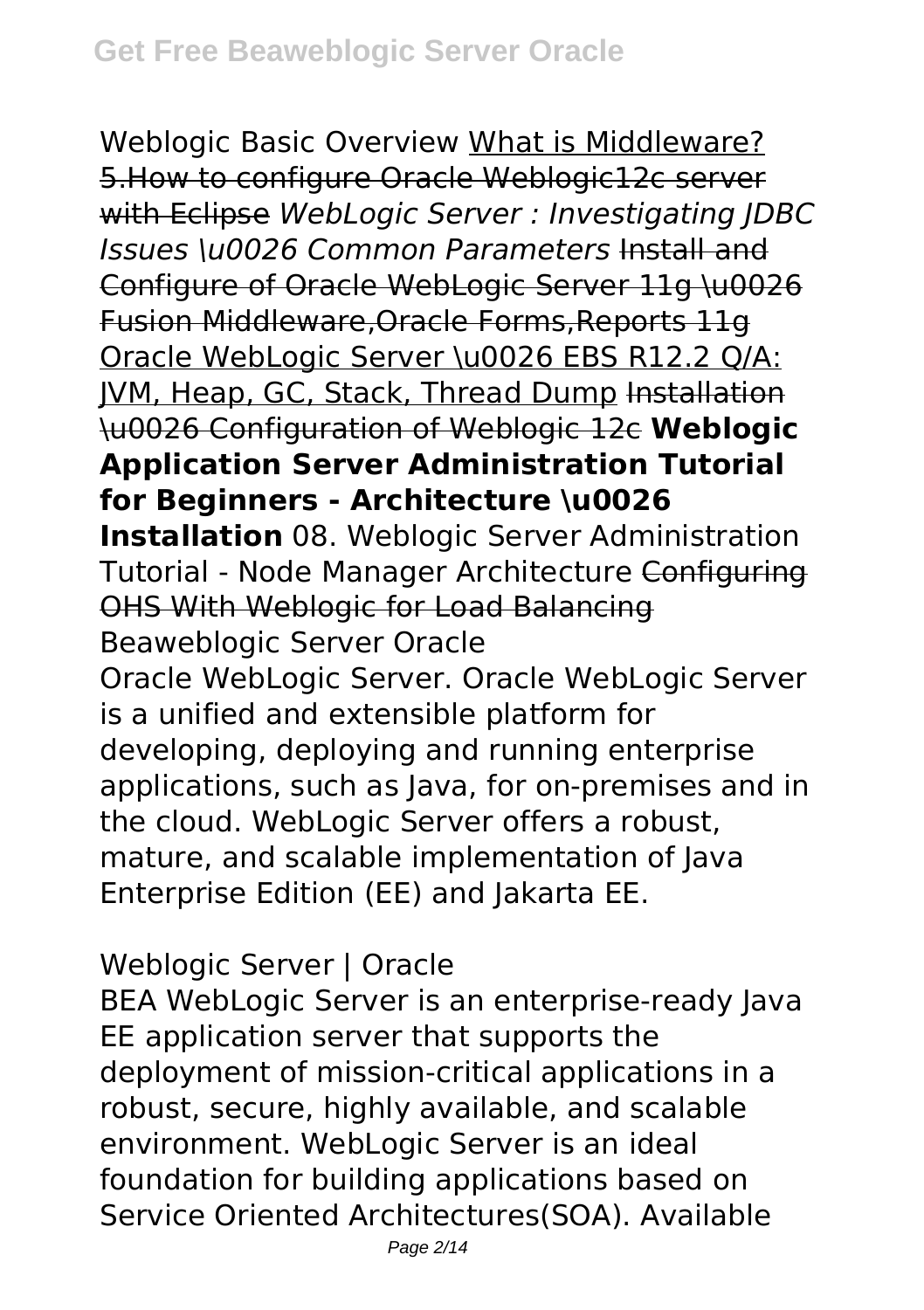Maintenance Packs.

## BEA WebLogic Server 10.0 Documentation - **Oracle**

Oracle WebLogic Server 11g Release 1 (10.3.1) updates the world's best application server for building and deploying enterprise applications and services including complete Java EE 5 and Java SE 6 implementations, flexible download and installation options, iterative development additions dramatically speed-up the application develop-deploy-debug process and rich Internet Application (RIA) support via the new server-side HTTP publish-subscribe engine.

Oracle WebLogic Server Technical Information The WebLogic Server Solution BEA WebLogic Server 9.0 is a scalable, enterprise-ready Java Two Enterprise Edition (J2EE) application server. The WebLogic Server infrastructure supports the deployment of many types of distributed applications and is an ideal foundation for building applications based on Service Oriented Architectures (SOA).

Introduction to BEA WebLogic Server and BEA ... - Oracle Where To Download Beaweblogic Server Oracle

BEA WebLogic Server 10.0 Documentation - Oracle What Is WebLogic Express? BEA WebLogic Express TM is a scalable platform that serves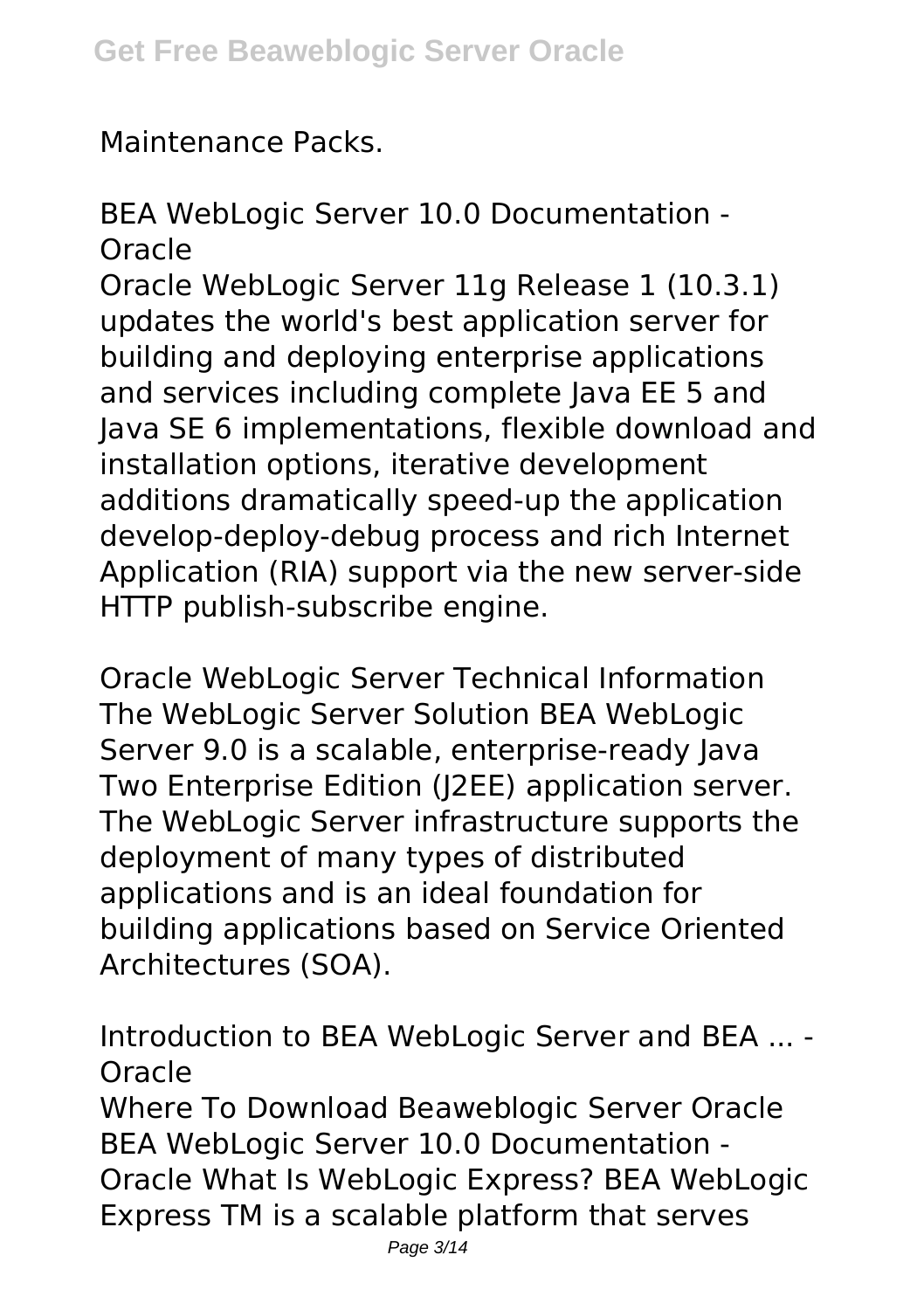#### **Get Free Beaweblogic Server Oracle**

dynamic content and data to Web and wireless applications. WebLogic Express incorporates the presentation and database access services from **WebLogic** 

Beaweblogic Server Oracle - wakati.co WebLogic Server supports transactions that include EJB, JMS, JCA, and JDBC operations. Distributed transactions, coordinated with twophase commit, can span multiple databases that are accessed with XA-compliant JDBC drivers, such as BEA WebLogic jDriver for Oracle/XA.

Introduction to WebLogic Server - Oracle Oracle WebLogic Server is a Java EE application server currently developed by Oracle Corporation. Oracle acquired WebLogic Server when it purchased BEA Systems in 2008.

Oracle WebLogic Server - Wikipedia BEA WebLogic Server 6.1 is the first e-commerce transaction platform to implement advanced J2EE 1.3 features. To comply with the rules governing J2EE, BEA Systems provides two separate downloads: one with J2EE 1.3 features enabled, and one that is limited to J2EE 1.2 features only.

What Is WebLogic Server? - Oracle Installers with Oracle WebLogic Server and Oracle Coherence: The generic installer includes all Oracle WebLogic Server and Oracle Coherence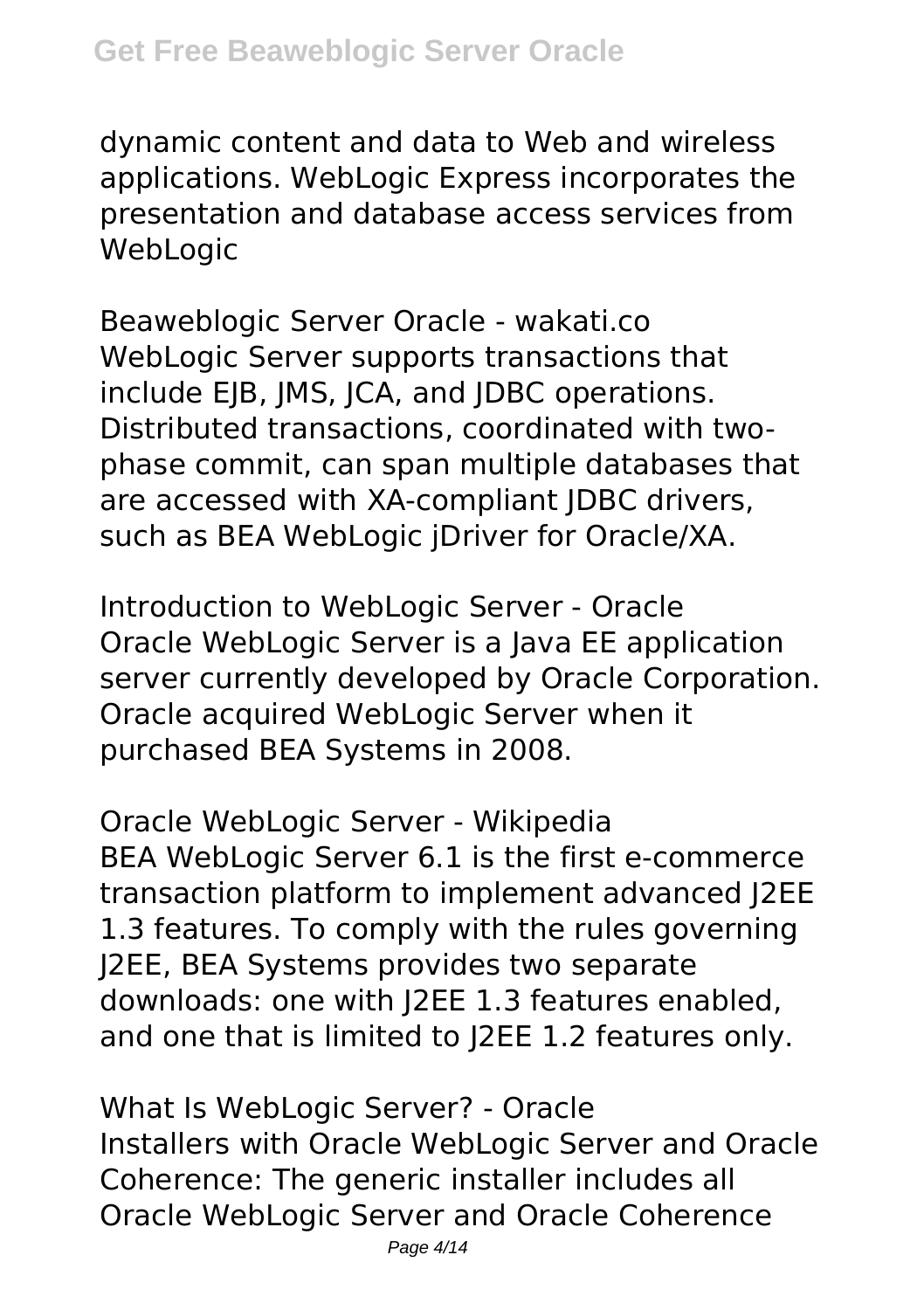software, including examples, and is supported for all development and production purposes. The quick installer is intended for development purposes. It includes all Oracle WebLogic Server and Oracle Coherence runtime software, but excludes examples and localized WebLogic console help files.

WebLogic Server 12c (12.2.1), WebLogic Server 11g ... - Oracle

Oracle has acquired BEA Systems, Inc., a leading provider of enterprise application infrastructure solutions. The addition of BEA is expected to accelerate innovation by bringing together two companies with a common vision of a modern service-oriented architecture (SOA) infrastructure and to further increase the value that Oracle delivers to its customers and partners.

Oracle and BEA

BEA Systems, Inc. was a company that specialized in enterprise infrastructure software products which was wholly acquired by Oracle Corporation on April 29, 2008.

BEA Systems - Wikipedia

WebLogic Server Domains The basic administrative unit for a WebLogic Server installation is called a domain. A domain is a logically related group of WebLogic Server resources that you manage as a unit. A domain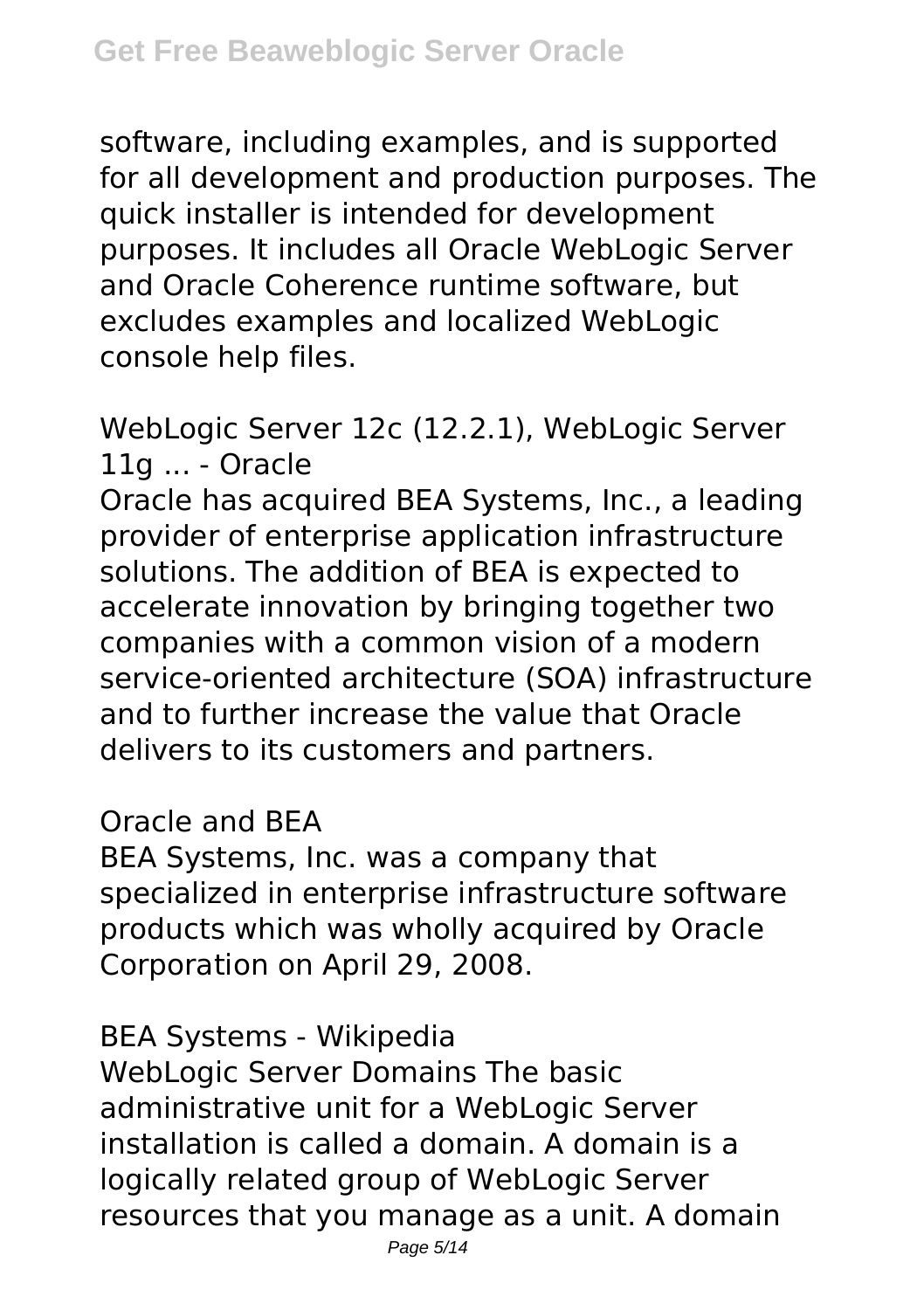always includes only one instance of WebLogic Server called the Administration Server.

Overview of WebLogic Server System Administration - Oracle Oracle WebLogic Server is a robust, highly performant, and scalable application server for building and deploying both enterprise Java EE and Jakarta EE applications. It provides a runtime platform for fast and rich management tooling for efficient, low cost operations. Quickly provision a WebLogic Server cluster on Oracle Cloud Infrastructure.

Application Server | Oracle WebLogic — Oracle's Event Processing combined with Weblogic Event Server (BEA) for monitoring the processes. — Oracle's BAM (Business Activity Monitor) to publish analytics out of these applications. — Retain Oracle's WSM (Web Services Manager) to define policy on services. — Use Aqualogic Enterprise Repository (from BEA) to govern Services.

Oracle Fusion Middleware : BEA WebLogic or Oracle ...

1 Reply Latest reply on Apr 2, 2011 4:02 AM by Hussein Sawwan-Oracle how to download BEA WebLogic RFID Edge Server or Oracle Sensor 852382 Apr 2, 2011 3:59 AM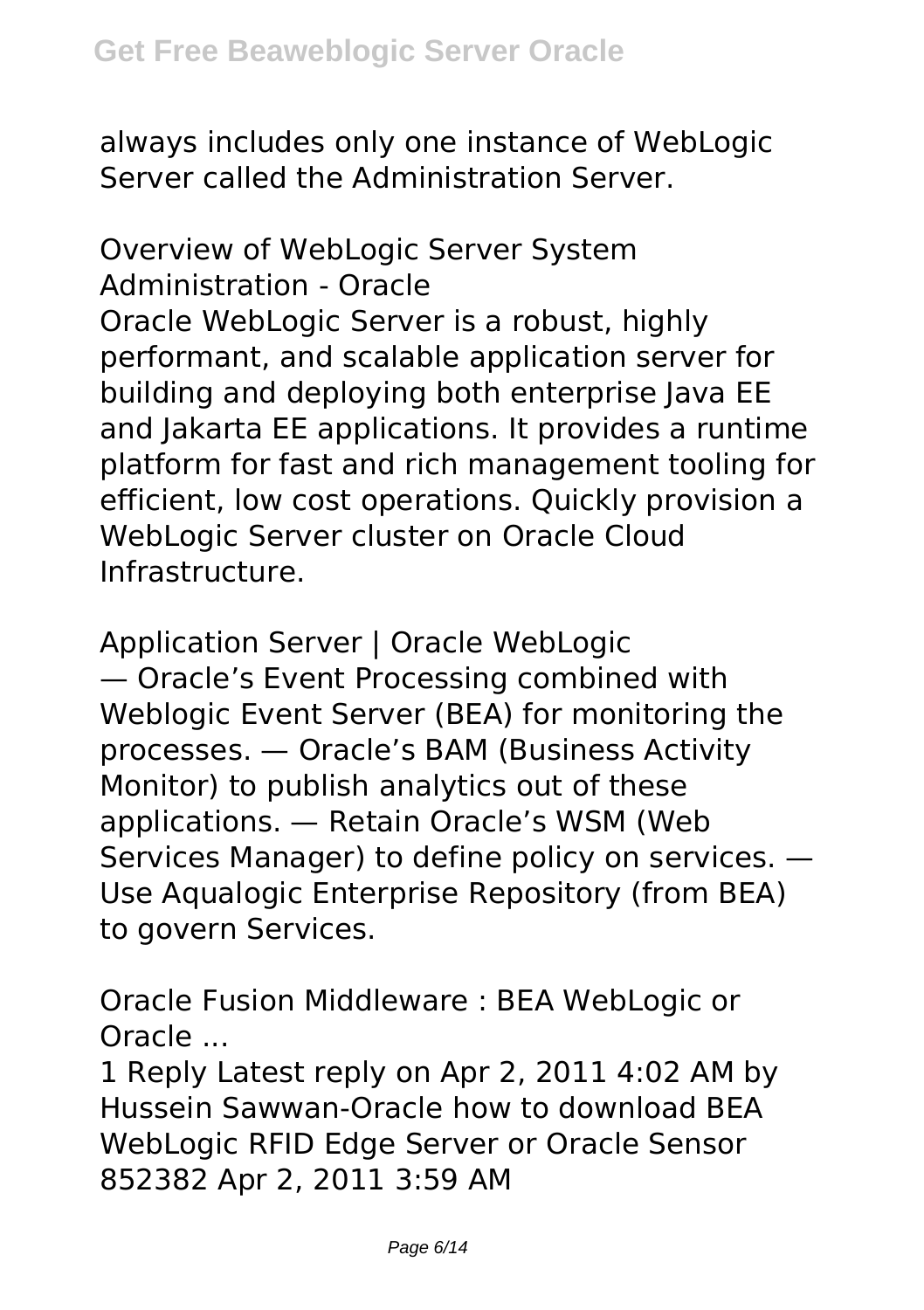how to download BEA WebLogic RFID Edge Server o ... - Oracle

Oracle WebLogic Server is an enterprise-class J2EE Application server. Oracle WebLogic Server is part of the BEA WebLogic platform and supports Oracle, IBM DB2, Microsoft SQL Server, MySQL and other JDBC-compliant databases. A domain is the basic administration unit for WebLogic Server.

Oracle WebLogic Server - Configipedia - BMC Documentation

Version 3.0.4 is definitely not Y2K certified. The earliest version that is Y2K certified and supported by BEA is version 3.1.8. This information is available on the web site. I would suggest starting with the technical support center. For information on products that you by from independent software vendors that contain Web logic inside, you should contact those providers directly for support.

BEA-WebLogic server ver 3.0.4 | Oracle Community BEA WebLogic Server, now called Oracle WebLogic Server (Oracle acquired BEA in 2008), is one of the most widely used Java application servers on the market today.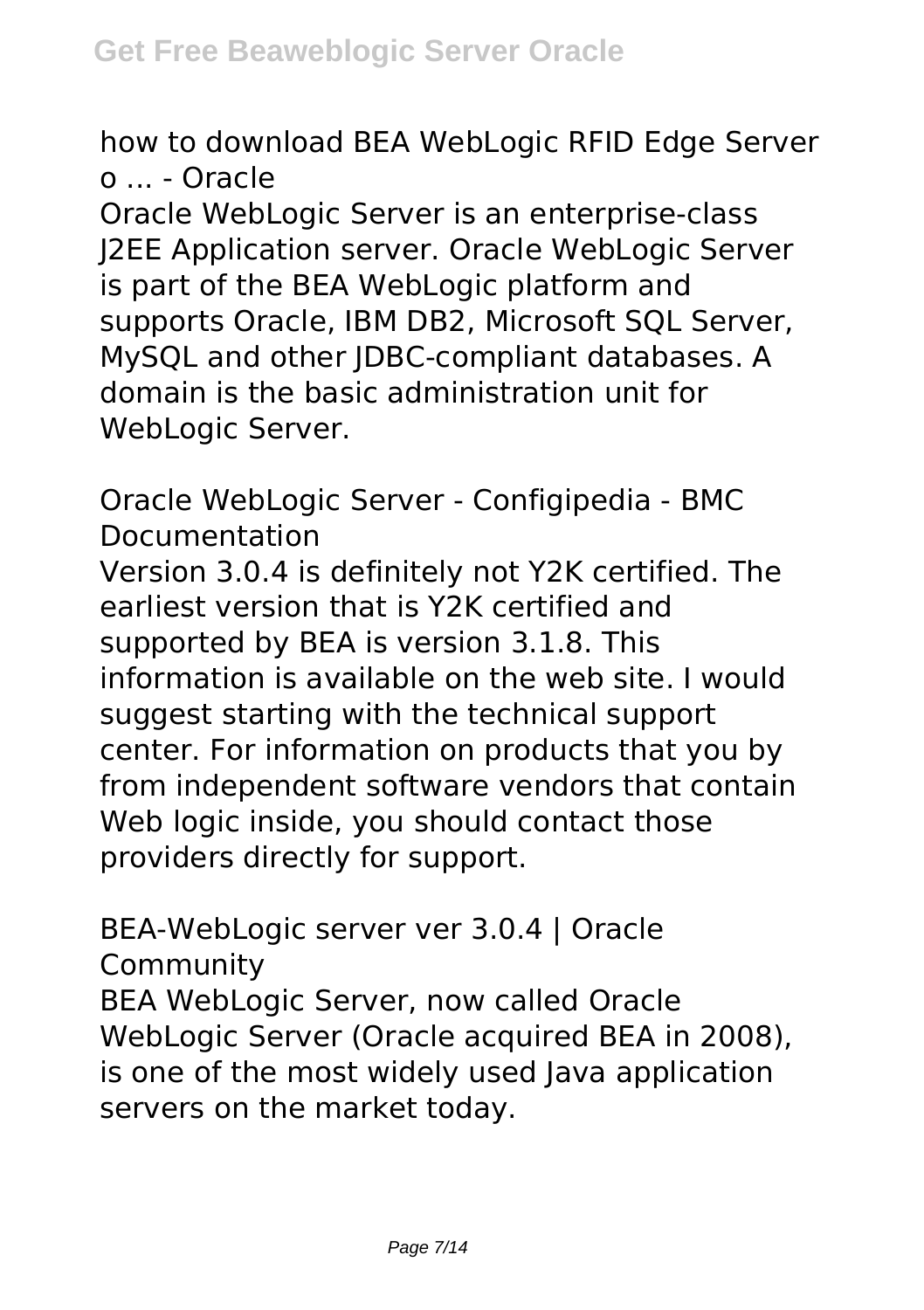#### **How to configure OHS on weblogic in Oracle**

**Fusion Middleware** Oracle HTTP Server Integration WebLogic Server for Oracle Apps DBAs *How to apply Oracle Patch for Weblogic What Is Oracle WebLogic Server 12c - For Beginners Oracle WebLogic Server Oracle Weblogic Data Sources (JDBC) \u0026 JMS: For Beginners Getting Started with WebLogic Server for Oracle Cloud Infrastructure* Oracle Weblogic Server 12.2.1.3 Installation from Dev Zip Archive Windows 10 using Oracle JDK 8

Oracle HTTP Server 12c (12.2.1) - Standalone \u0026 Collocated Mode Installation \u0026 Configuration

Weblogic Server 12c - Install Oracle Weblogic Server 12c on Windows 10 64 bit @P-2Oracle |install oracle weblogic server 12c(12.1.3) and create a weblogic application server domain Oracle Weblogic 12c Thread Monitoring Top 10 Linux Job Interview Questions Day 1: What, Why \u0026 Architecture of Oracle Fusion Middleware *Oracle Fusion Middleware Whiteboard* Weblogic Server Deployment(ear/war) Techniques Weblogic Clusters \u0026 Dynamic Cluster For Beginners *Web Server vs Application Server* Weblogic Admin Server \u0026 Managed Server Oracle Fusion Middleware Admin Training : Day1 Topics (WebLogic , OHS, SOA, OBIEE, WebCenter, IAM) Weblogic Basic Overview What is Middleware? 5.How to configure Oracle Weblogic12c server with Eclipse *WebLogic Server : Investigating JDBC* Page 8/14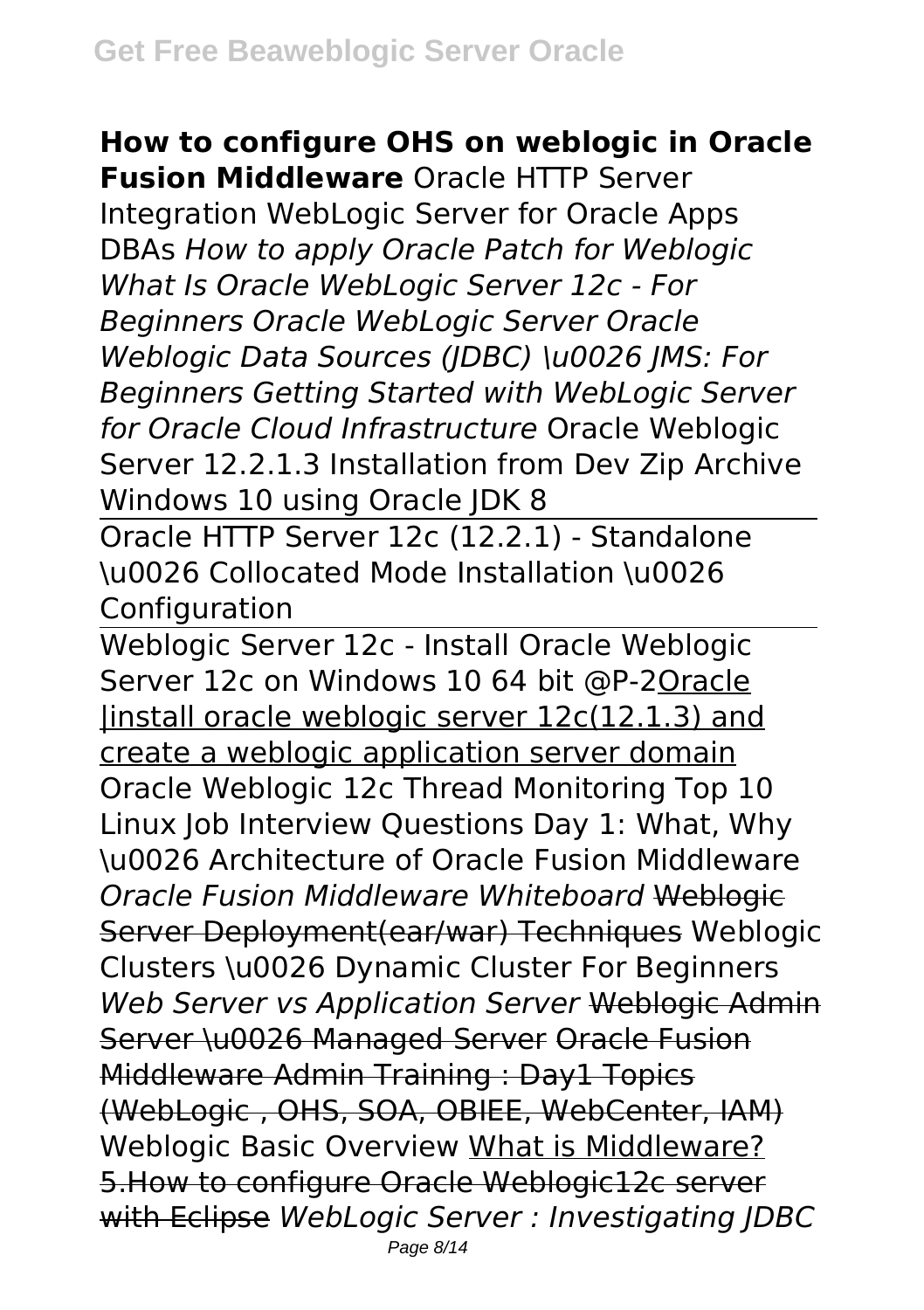*Issues \u0026 Common Parameters* Install and Configure of Oracle WebLogic Server 11g \u0026 Fusion Middleware,Oracle Forms,Reports 11g Oracle WebLogic Server \u0026 EBS R12.2 Q/A: JVM, Heap, GC, Stack, Thread Dump Installation \u0026 Configuration of Weblogic 12c **Weblogic Application Server Administration Tutorial for Beginners - Architecture \u0026 Installation** 08. Weblogic Server Administration

Tutorial - Node Manager Architecture Configuring OHS With Weblogic for Load Balancing Beaweblogic Server Oracle Oracle WebLogic Server. Oracle WebLogic Server is a unified and extensible platform for developing, deploying and running enterprise applications, such as Java, for on-premises and in the cloud. WebLogic Server offers a robust, mature, and scalable implementation of Java Enterprise Edition (EE) and Jakarta EE.

## Weblogic Server | Oracle

BEA WebLogic Server is an enterprise-ready Java EE application server that supports the deployment of mission-critical applications in a robust, secure, highly available, and scalable environment. WebLogic Server is an ideal foundation for building applications based on Service Oriented Architectures(SOA). Available Maintenance Packs.

BEA WebLogic Server 10.0 Documentation -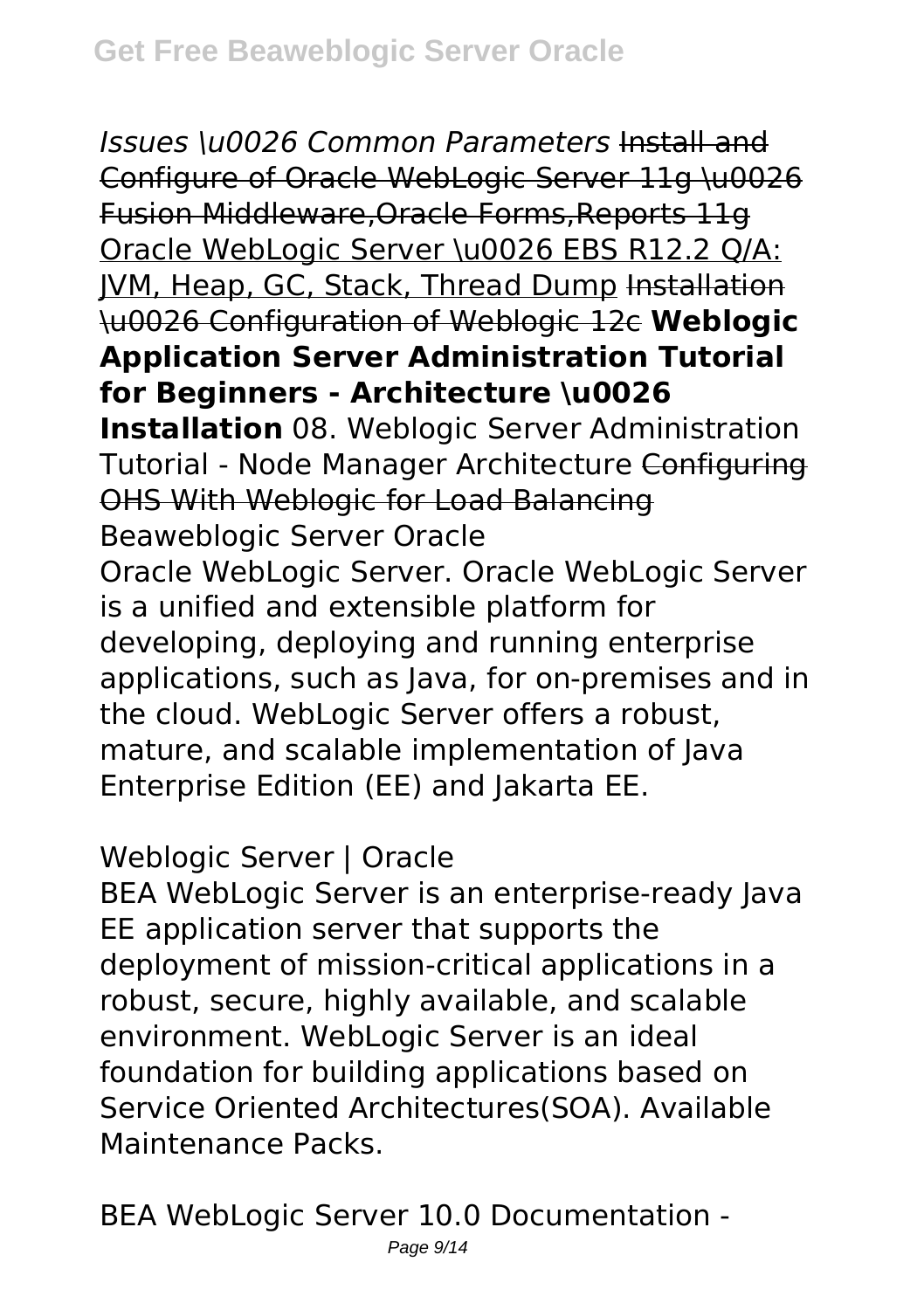## **Oracle**

Oracle WebLogic Server 11g Release 1 (10.3.1) updates the world's best application server for building and deploying enterprise applications and services including complete Java EE 5 and Java SE 6 implementations, flexible download and installation options, iterative development additions dramatically speed-up the application develop-deploy-debug process and rich Internet Application (RIA) support via the new server-side HTTP publish-subscribe engine.

Oracle WebLogic Server Technical Information The WebLogic Server Solution BEA WebLogic Server 9.0 is a scalable, enterprise-ready Java Two Enterprise Edition (J2EE) application server. The WebLogic Server infrastructure supports the deployment of many types of distributed applications and is an ideal foundation for building applications based on Service Oriented Architectures (SOA).

Introduction to BEA WebLogic Server and BEA ... - Oracle

Where To Download Beaweblogic Server Oracle BEA WebLogic Server 10.0 Documentation - Oracle What Is WebLogic Express? BEA WebLogic Express TM is a scalable platform that serves dynamic content and data to Web and wireless applications. WebLogic Express incorporates the presentation and database access services from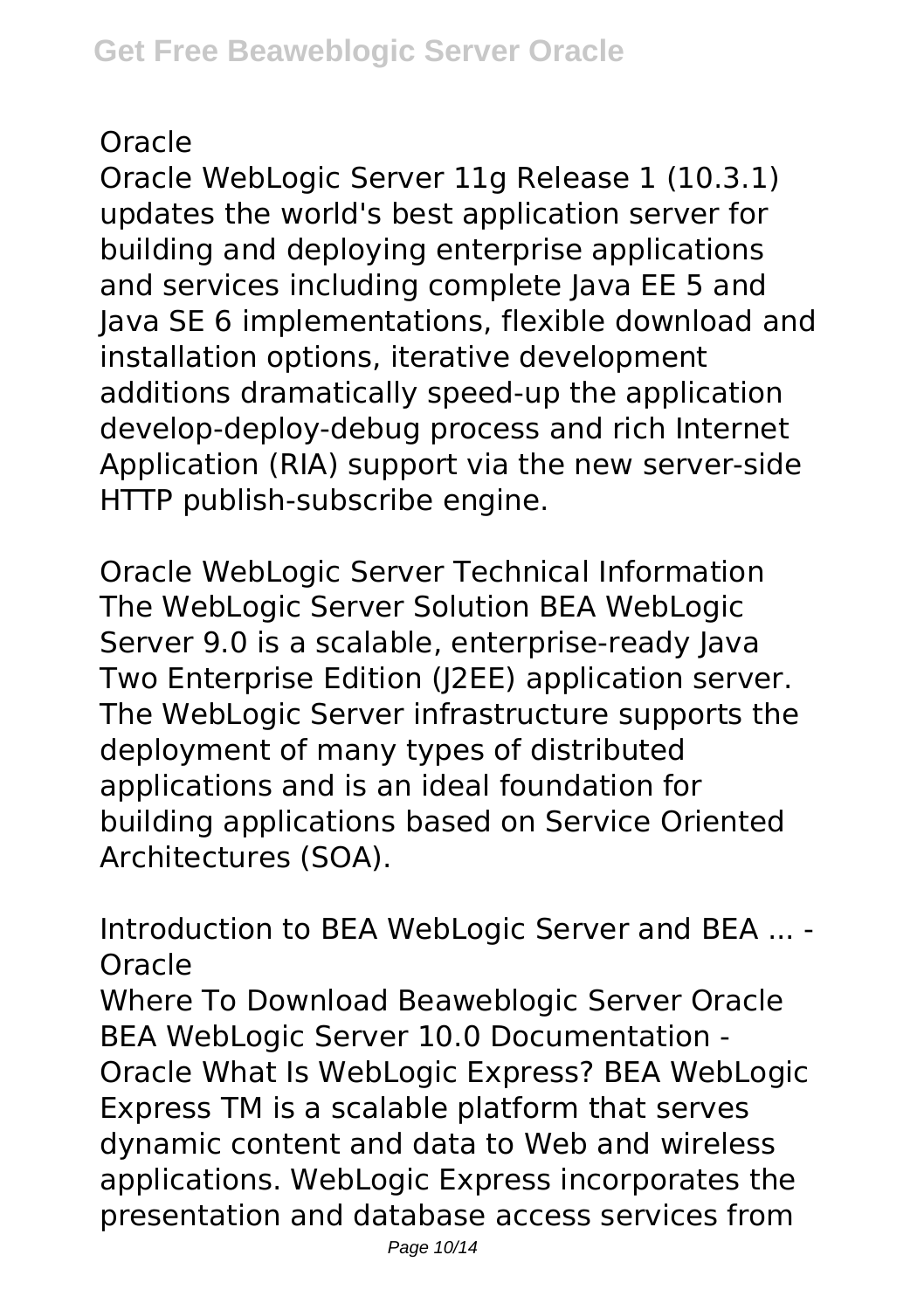## WebLogic

Beaweblogic Server Oracle - wakati.co WebLogic Server supports transactions that include EJB, JMS, JCA, and JDBC operations. Distributed transactions, coordinated with twophase commit, can span multiple databases that are accessed with XA-compliant JDBC drivers, such as BEA WebLogic jDriver for Oracle/XA.

Introduction to WebLogic Server - Oracle Oracle WebLogic Server is a Java EE application server currently developed by Oracle Corporation. Oracle acquired WebLogic Server when it purchased BEA Systems in 2008.

Oracle WebLogic Server - Wikipedia BEA WebLogic Server 6.1 is the first e-commerce transaction platform to implement advanced J2EE 1.3 features. To comply with the rules governing J2EE, BEA Systems provides two separate downloads: one with J2EE 1.3 features enabled, and one that is limited to J2EE 1.2 features only.

What Is WebLogic Server? - Oracle Installers with Oracle WebLogic Server and Oracle Coherence: The generic installer includes all Oracle WebLogic Server and Oracle Coherence software, including examples, and is supported for all development and production purposes. The quick installer is intended for development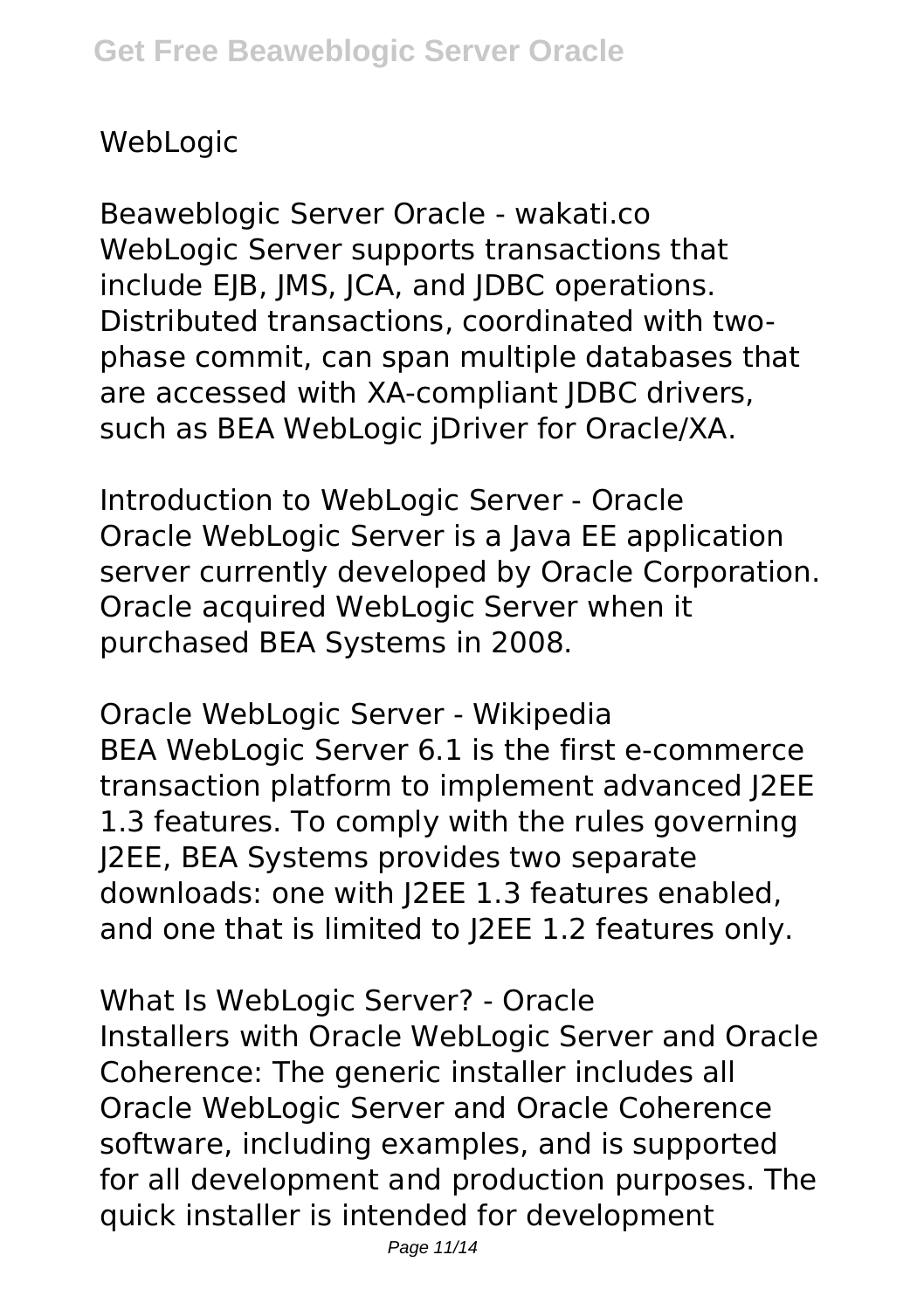purposes. It includes all Oracle WebLogic Server and Oracle Coherence runtime software, but excludes examples and localized WebLogic console help files.

WebLogic Server 12c (12.2.1), WebLogic Server 11g ... - Oracle

Oracle has acquired BEA Systems, Inc., a leading provider of enterprise application infrastructure solutions. The addition of BEA is expected to accelerate innovation by bringing together two companies with a common vision of a modern service-oriented architecture (SOA) infrastructure and to further increase the value that Oracle delivers to its customers and partners.

Oracle and BEA

BEA Systems, Inc. was a company that specialized in enterprise infrastructure software products which was wholly acquired by Oracle Corporation on April 29, 2008.

#### BEA Systems - Wikipedia

WebLogic Server Domains The basic administrative unit for a WebLogic Server installation is called a domain. A domain is a logically related group of WebLogic Server resources that you manage as a unit. A domain always includes only one instance of WebLogic Server called the Administration Server.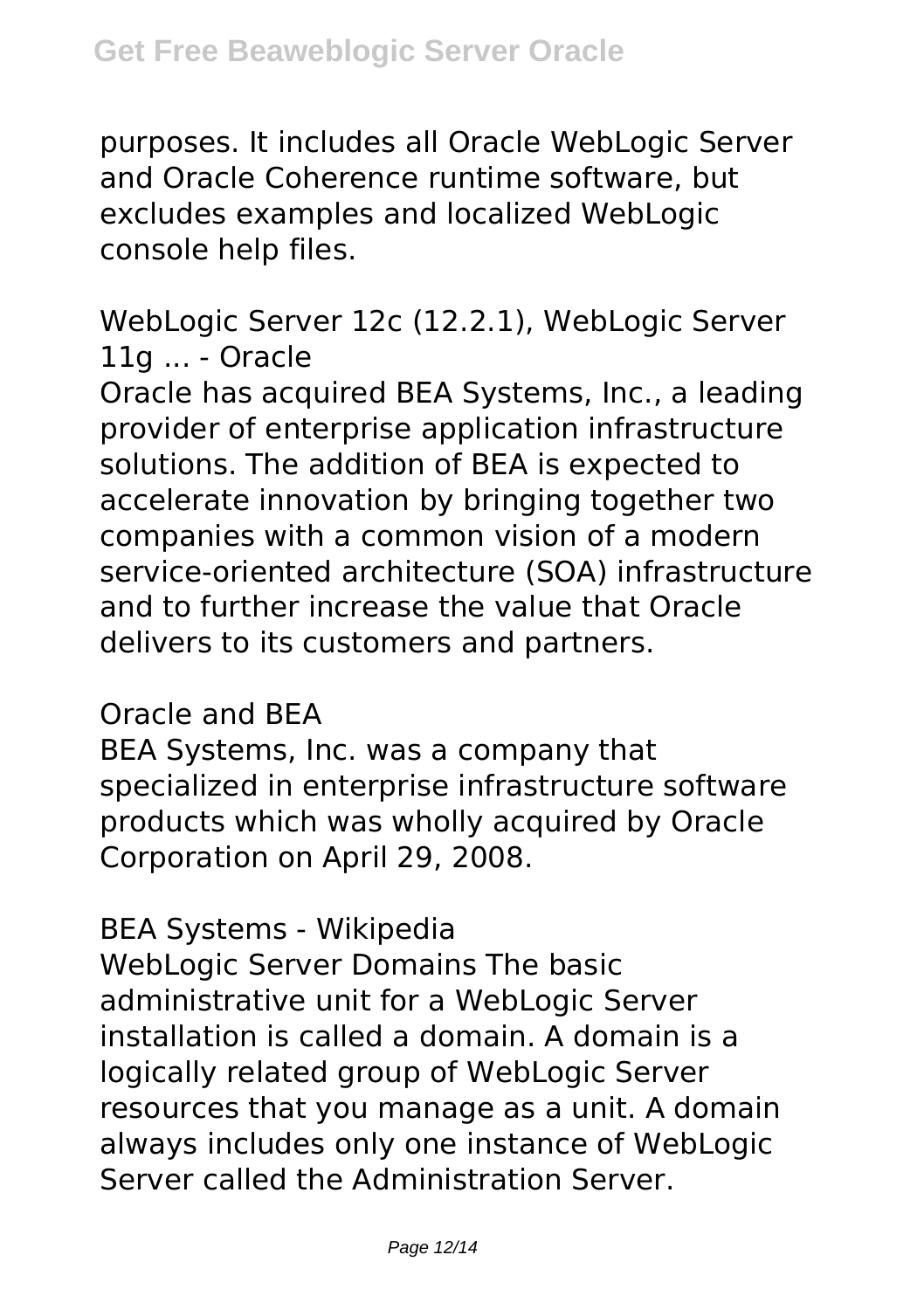#### Overview of WebLogic Server System Administration - Oracle

Oracle WebLogic Server is a robust, highly performant, and scalable application server for building and deploying both enterprise Java EE and Jakarta EE applications. It provides a runtime platform for fast and rich management tooling for efficient, low cost operations. Quickly provision a WebLogic Server cluster on Oracle Cloud Infrastructure.

Application Server | Oracle WebLogic — Oracle's Event Processing combined with Weblogic Event Server (BEA) for monitoring the processes. — Oracle's BAM (Business Activity Monitor) to publish analytics out of these applications. — Retain Oracle's WSM (Web Services Manager) to define policy on services. — Use Aqualogic Enterprise Repository (from BEA) to govern Services.

Oracle Fusion Middleware : BEA WebLogic or Oracle ...

1 Reply Latest reply on Apr 2, 2011 4:02 AM by Hussein Sawwan-Oracle how to download BEA WebLogic RFID Edge Server or Oracle Sensor 852382 Apr 2, 2011 3:59 AM

how to download BEA WebLogic RFID Edge Server o ... - Oracle Oracle WebLogic Server is an enterprise-class